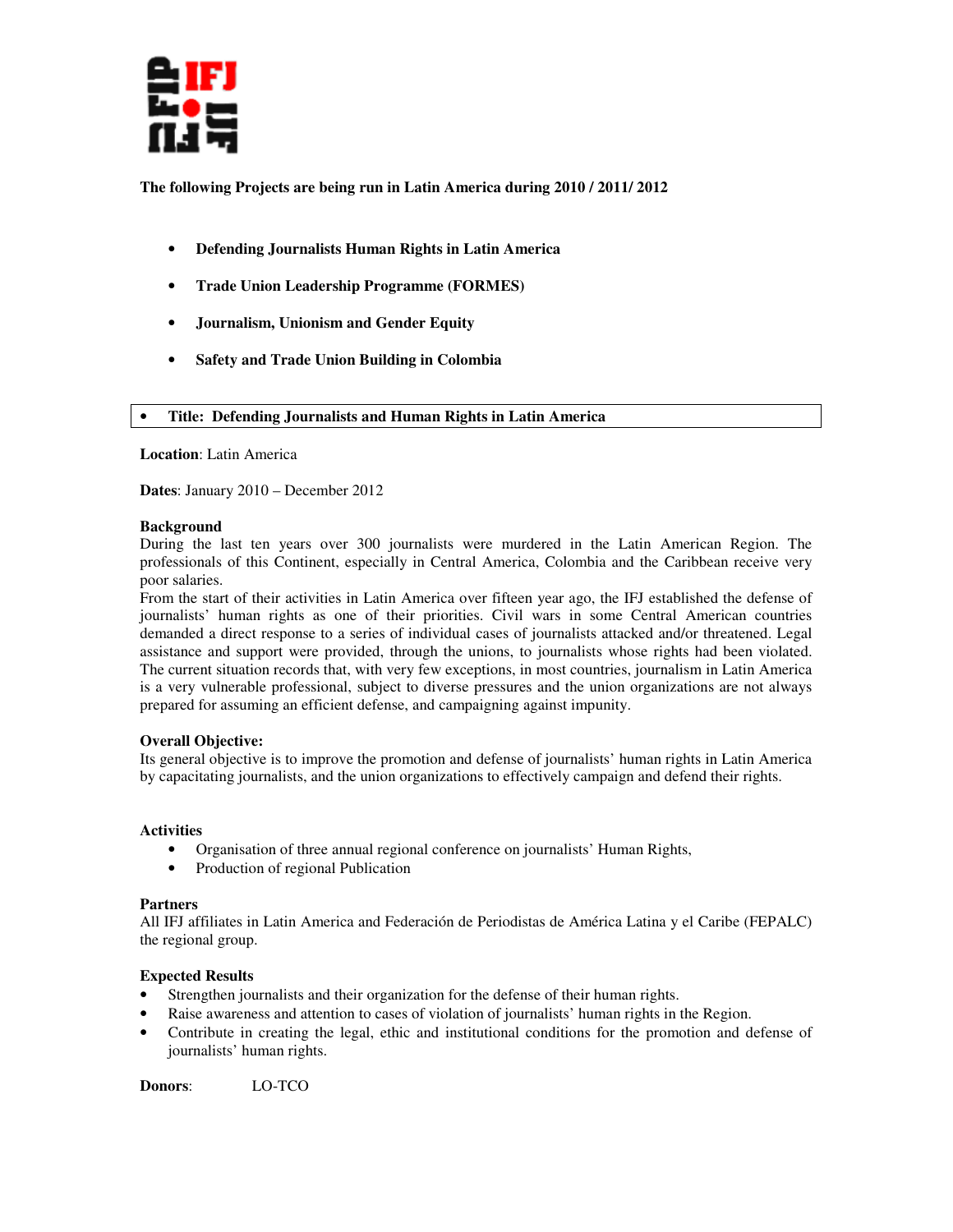

### **Title: Trade Union Leadership Programme**

### **Background**

The IFJ's union leadership programmes in the region has seen the training and progressive professionalisation of over 550 union leaders- many of whom are, today, part of their union's Board of Directors. The training has worked on a range of important issues for unionists including, analyzing the strengths, weaknesses, opportunities and threats facing each union, problem solving, improving management skills, including, leadership and confidence, tolerance and unity. There has also been a strengthening of the regional solidarity between the unions.

# **Overall Objective:**

To maximise the potential performance of union leaders and organisations by developing combined high level leadership programmes in 17 Central and South American countries, attending simultaneously the individuals and groups training needs as well and organisational capabilities.

To strengthen the performance of union organisations and leaders through the articulation of leadership and management skills, to help unions achieve their strategic objectives in the region.

### **Activities**

- Preparation of training program and supporting material
- Implement four leadership trainings per year, two is South America and two in Central America.

### **Partners**

All IFJ affiliates in Latin America and Federación de Periodistas de América Latina y el Caribe (FEPALC) the regional group.

### **Expected Results**

- Improve capacity of producing tangible changes in the performance of the unions in the region,.
- Combine training the leaders with modernisation of their national unions.
- Guarantee the approach of the programme toward the strategic objectives for the consolidation of the press workers' unions in the region.

**Donors**: LO-TCO

# **Title: Journalism, Unionism and Gender Equity**

### **Background**

The promotion of gender equality among journalists has been a key objective of IFJ work since the 2001 Seoul Congress launched the IFJ's Gender Council and programme for mainstreaming gender. Since then a number of regional conferences have taken place including in Latin America where unions have committed themselves to promoting gender nationally. Equality needs to be promoted both in the news room and in journalists unions, whose leaderships are often male dominated.

# **Overall Objective:**

The Project intends to rights of women journalists within the news room and within unions through the adoption and implementation of union action plans that combat discrimination and inequality. In particular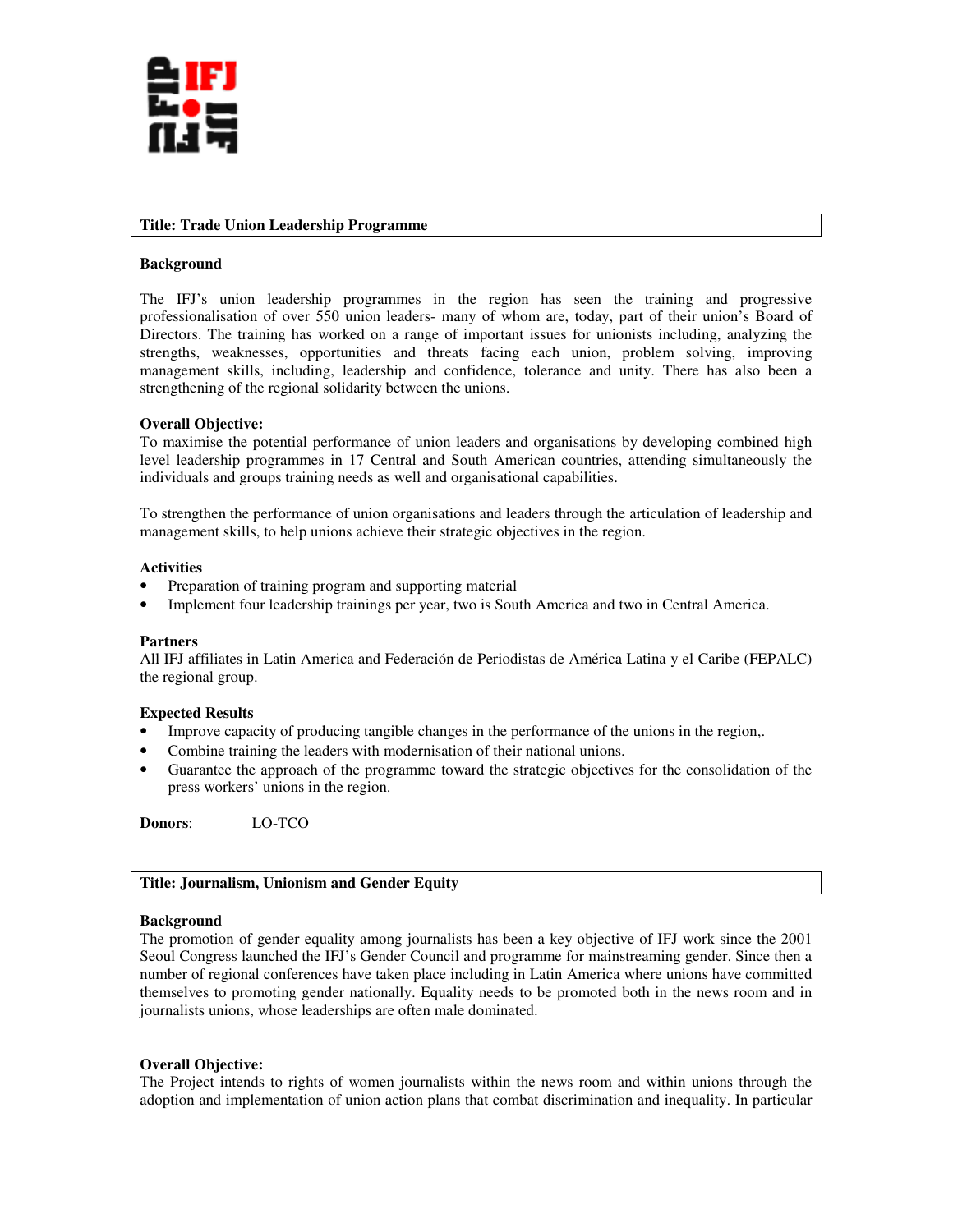

it will examine the Latin American situation and examples of inequality in media and unions, research and compare best practice and strengthen national and regional campaigns and networks

# **Activities**

• Three annual regional Gender Equality Conferences

## **Partners**

All IFJ affiliates in Latin America and Federación de Periodistas de América Latina y el Caribe (FEPALC) the regional group.

## **Expected Results**

- Sensitization of union leaders, media owners, public decision makers and others to gender equity in the exercise of journalism and unionism in Latin America.
- Improve analysis of gender equity situation in the region.
- Contribute in startup and diffusion of good practices on gender equity related topics including equal remuneration, protection for women journalists in hostile environments situations, special structures for women, public legislation and policies, health and social security, professional exercise and domestic life, and formal and informal leadership training
- Strengthen the organizing events associated to gender equality, within FEPALC unions with special emphasis on a Latin American net of women journalists.

**Donors**: LO-TCO

# **Title: Safety and Trade Union Building in Colombia**

**Location:** Colombia **Dates:** January 2009 – December 2011

### **Background**

One hundred and forty journalists have been killed in the last 17 years in Colombia, hundreds have been forced to leave the country and those who keep working as journalists face constant pressure from corrupted state officials and authorities, paramilitary organizations, guerrilla, drug traffickers, members of intelligence services and media commercial interests. Meanwhile media concentration and an economic crisis resulted in a collapse in the working conditions and professional rights of journalists in the media, as jobs and salaries were cut, contracts discarded and working hours raised.

This combined crisis led to the IFJ establishing the CESO-FIP office in Colombia in 2002 to campaign for improved safety conditions for journalists. The office has organised the transfer of IFJ safety fund money, campaigns on press freedom and launched FECOLPER, the Colombian national journalists' trade union. FECOLPER now represents over 1200 journalists with over 23 regional groups and campaigns vigorously on safety, violations of journalists rights, defamation and basic working rights.

## **Activities**

- Capacity building for the national Federation and the union leaders. A programme of trainings on leadership, union building and campaigning for FECOLPER leaders
- Recruitment of new members and regional groups
- Campaign on Ethics and self-regulation
- Human Rights and Press Freedom: monitoring and reporting on all violations of journalists rights including murders, beatings, prosecutions etc. And provisional of annual report to be submitted to the